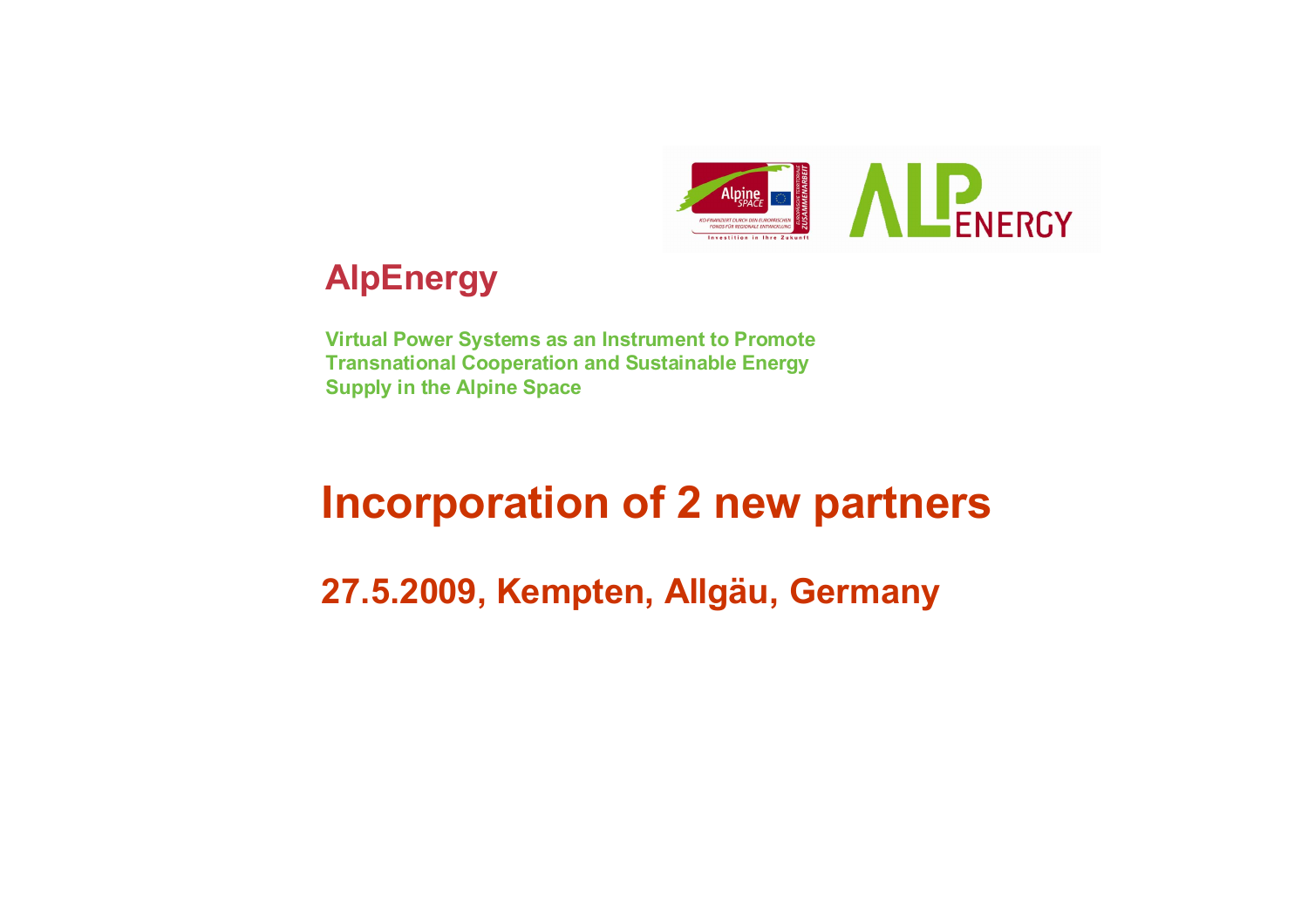c

#### **Integration process and status**



- work programs and budget negotiated with new partners
- new total budget:
	- •increased CTA due to increased efforts for 2 new partners
	- •no changes in budget for ld partners
- revised AF and request for change entered
- discussion ongoing due to limitations in AF-calculation-tables:
	- •CTA allocated to new partners for RP 1 and RP 2
	- •shifts in CTA allocation for old partners in RP's (not in total!)
- need decisions from partnership
	- •acceptance of new partners (work programme)
	- •acceptance of new budget



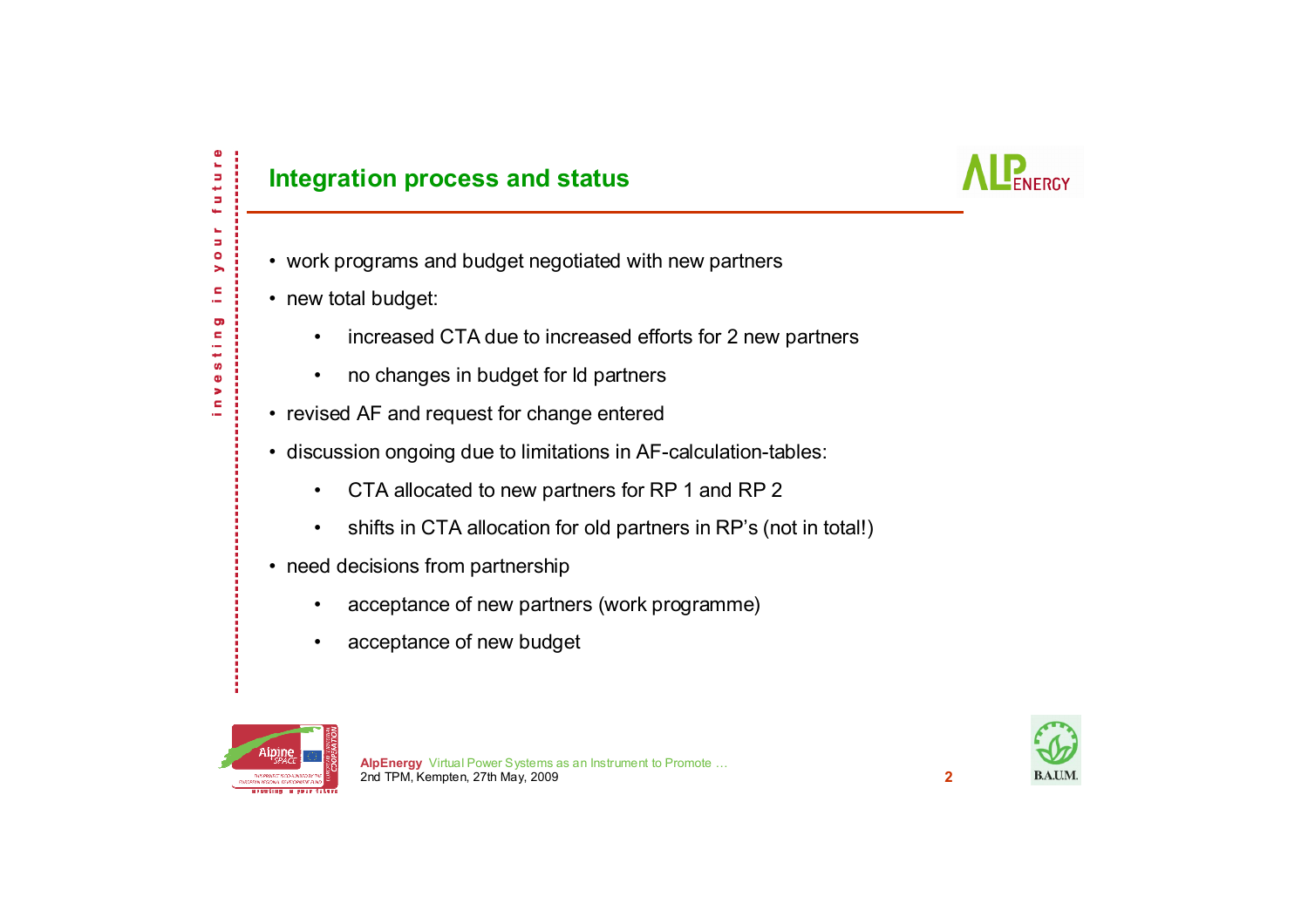

future

our.  $\blacktriangleright$  $\mathbb{E}% _{t}\left\| \mathcal{F}_{t}\right\| _{1}\leq\mathbb{E}_{t}\left\| \mathcal{F}_{t}\right\| _{1}$ 

investing

 $\blacksquare$ 

ł

|                 |                 | total original |                          |         | total new         |                    |         |
|-----------------|-----------------|----------------|--------------------------|---------|-------------------|--------------------|---------|
|                 |                 | budget         | <b>ERDF</b>              |         | budget            | <b>ERDF</b>        |         |
| <b>LP</b>       | <b>DE-AUEW</b>  | 356.150€       | 270.676€                 | 16,043% | 356.151€          | 270.675 €          | 12,294% |
| PP <sub>1</sub> | DE-AI           | 59.358€        | 45.113 € 2,674%          |         | 59.358€           | 45.112 €           | 2,049%  |
| PP <sub>2</sub> | DE-BAUM         | 199.444 €      | 151.578 € 8.984%         |         | 199.444 €         | 151.580 €          | 6,884%  |
| PP <sub>3</sub> | <b>IT-PMAN</b>  | 415.508€       | 315.786 € 18,717%        |         | 415.508€          | 315.788 €          | 14,343% |
| PP <sub>4</sub> | IT-FPM          | 338.342€       | 257.142 €                | 15,241% | 338.342€          | 257.142 €          | 11,679% |
| PP <sub>5</sub> | <b>FR-RAEE</b>  | 227.936€       | 173.232 €                | 10,267% | 227.935€          | 173.230 €   7,868% |         |
| PP <sub>6</sub> | <b>FR-INPG</b>  | 166.203€       | 126.314 €   7,487%       |         | 166.203€          | 126.313 €          | 5,737%  |
| PP <sub>7</sub> | SI-RDA-BSC      | 178.075€       | 135.334 €   8,021%       |         | 178.074€          | 135.335 €          | 6,147%  |
| PP <sub>8</sub> | SI-ELGO         | 178.075€       | 135.338 € 8.021%         |         | 178.074 €         | 135.337 €          | 6,147%  |
| PP <sub>9</sub> | IT-BIM          |                |                          |         | 338.634 €         | 257.361 €          | 11,689% |
| <b>PP 10</b>    | <b>IT-AOSTA</b> |                |                          |         | 338.371€          | 257.164 €          | 11,680% |
| <b>PP 11</b>    | <b>CH-USI</b>   | 100.909€       | 76.691€                  | 4,545%  | 100.907€          | 76.689€            | 3,483%  |
| total           |                 |                | 2.220.00 €   1.687.204 € |         | $2.897.001 \in I$ | 2.201.726€         |         |



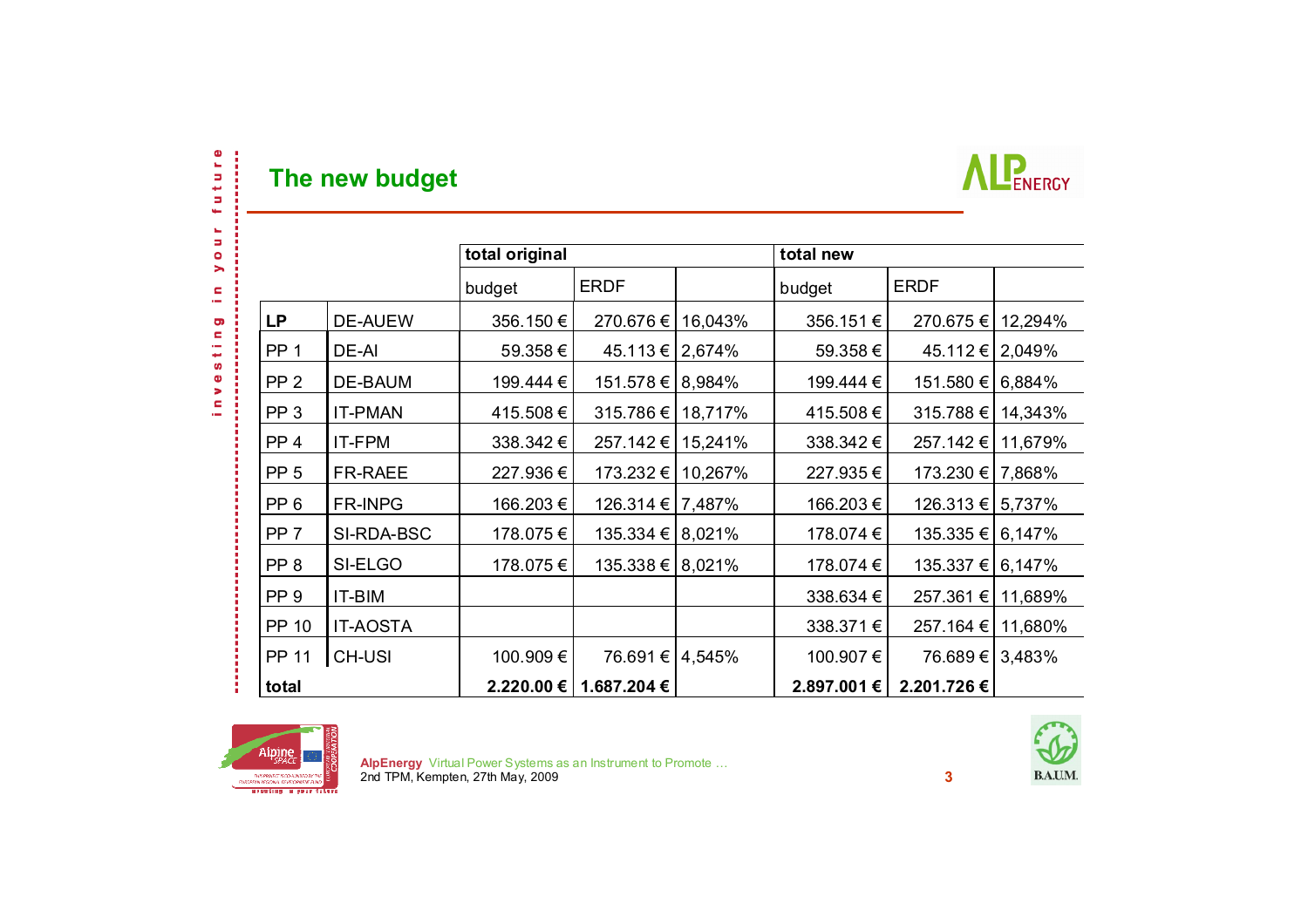### **New CTA definition (WP 2)**



| <b>CTA in original application</b>                             | CTA in revised application                                         | reason for change                                                                                                                                          |  |  |  |  |  |
|----------------------------------------------------------------|--------------------------------------------------------------------|------------------------------------------------------------------------------------------------------------------------------------------------------------|--|--|--|--|--|
|                                                                | <b>WP1</b>                                                         |                                                                                                                                                            |  |  |  |  |  |
| no CTA                                                         | no CTA                                                             |                                                                                                                                                            |  |  |  |  |  |
| <b>WP 2</b>                                                    |                                                                    |                                                                                                                                                            |  |  |  |  |  |
| Administrative and Content Man-<br>agement:<br>AUEW, 50.000 €  | <b>Administrative and Content</b><br>Management:<br>AUEW, 63.000 € | handling of 2 more partners in<br>all lead-partner activities                                                                                              |  |  |  |  |  |
| Administrative and Financial<br>Management:<br>BAUM, 200.000 € | Administrative and Financial<br>Management: '<br>BAUM, 263.400 €   | efforts for the inclusion of 2<br>new partners; handling of 2<br>more partners in all manag-<br>ing-partner activities (report-<br>ing, controlling, etc.) |  |  |  |  |  |
|                                                                | Management of transnational<br>dissemination:<br>FPM, 8.680 $\in$  |                                                                                                                                                            |  |  |  |  |  |



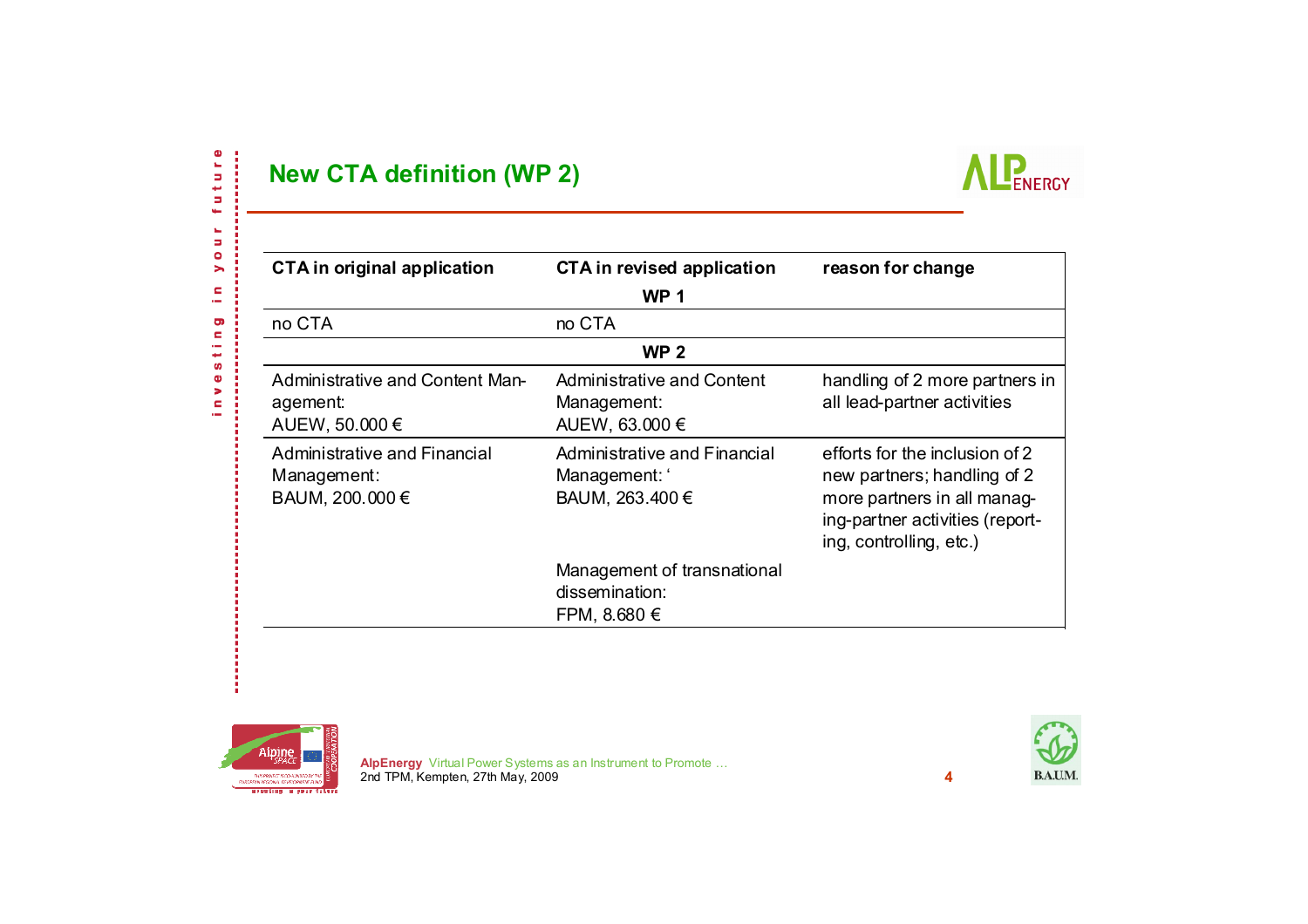## **New CTA definition (WP3)**



| <b>CTA in original application</b>           | CTA in revised application              | reason for change                                                                                                                              |  |
|----------------------------------------------|-----------------------------------------|------------------------------------------------------------------------------------------------------------------------------------------------|--|
|                                              | WP <sub>3</sub>                         |                                                                                                                                                |  |
| Conferences and Guidelines:<br>FPM, 70.000 € | Conferences and Guidelines,<br>Website: | 2 positions combined into 1<br>due to limited number of en-<br>tries in AF                                                                     |  |
| Website:                                     | FPM, 106.820 €                          |                                                                                                                                                |  |
| FPM, 30.000 €                                |                                         | handling of 2 more partners<br>on the website, in partner<br>specific chapters in the guide-<br>lines etc.                                     |  |
|                                              | Int. Conference:<br>AUEW, 10.000 €      | big international conference<br>"AlpEnergy meets E-Energy"<br>with 200 participants replac-<br>ing former planned small<br>national conference |  |
|                                              | print white book for international      | high end publication originally                                                                                                                |  |
|                                              | conference:                             | not planned but necessary to                                                                                                                   |  |
|                                              | BAUM, 5.050 €                           | position AlpEnergy in Euro-<br>pean SmartGrids discussion                                                                                      |  |